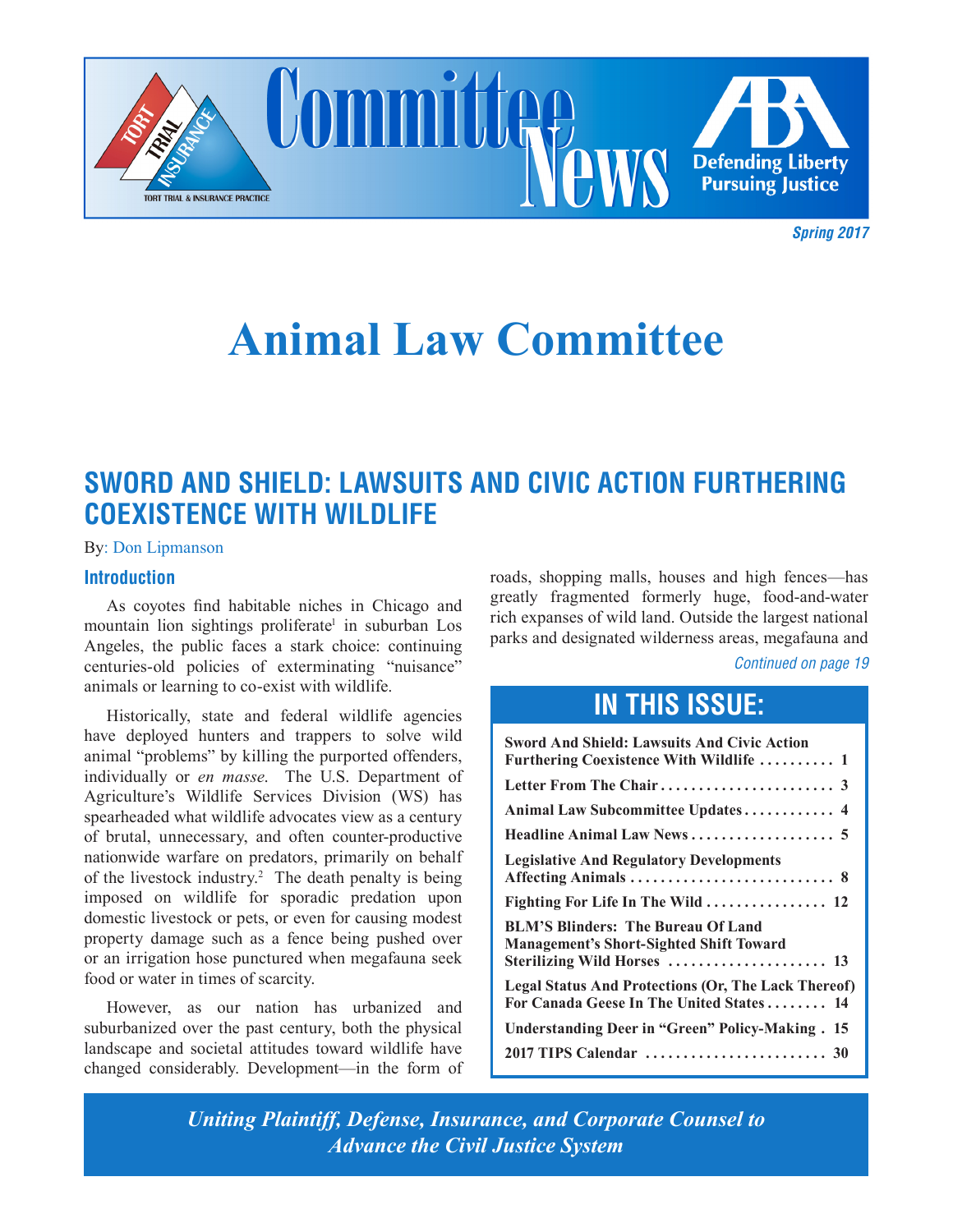### <span id="page-1-0"></span>**LEGAL STATUS AND PROTECTIONS (OR, THE LACK THEREOF) FOR CANADA GEESE IN THE UNITED STATES**

#### By: David Karopkin

#### **Introduction**

A Google search for news stories about Canada geese quickly reveals widely varied views and attitudes towards these well-known birds. Intrepid journalists frequently report on the state of Canada

geese with subjects ranging from discussion of migration patterns, geese loafing at parks or on ball fields, peculiar nesting choices, the joy of spring goslings, the threat the large birds pose to aviation safety, and seasonal hunting outlooks. Some stories highlight connections made between kind families who share snacks with a hungry flock at a community lake or brave rescuers who save an

imperiled or injured goose. Others account callous teenagers who torment or harm geese, arrogant and aggressive drivers who plow over a family trying to cross the road, or community members who complain of "nuisance" geese and call for their "removal." The erratic tones of these articles reflect our confused relationship with Canada geese and raise questions and disputes regarding their standing—whether they are "good" or "bad," whether there are "too many" and need to be dealt with in some respect or whether they should be left alone and protected. Today's legal landscape is similarly inconsistent: while most people are prohibited from harming Canada geese, the law freely allows licensed hunters and wildlife exterminators to kill tens of thousands each year.

#### **Conservation and the Rebound from the Brink of Extinction**

Historically, the American conservation movement has been the dominant influence shaping U.S. wildlife law, establishing the legal status of wild animals, including Canada geese, as state-managed public resources. The Public Trust Doctrine is derived from the 1842 U.S. Supreme Court case *Martin v. Waddell*  which established the legal tenet that "certain natural and cultural resources are preserved for public use,



and that the government owns and must protect and maintain these resources."<sup>1</sup> Conservation principles developed during the nineteenth and twentieth centuries in response to over-hunting and other commercial exploitation that decimated wildlife populations and

led to vast species extinction.<sup>2</sup> New ethics favored shared and robust opportunity to hunt (for sustenance or recreation) over private ownership and private access to wildlife for market use. 3 Buttressed by the environmental movement of the 1960s and 1970s, today, a patchwork of powerful federal statutes seek to guide government administration of wildlife management by balancing consumption of

wildlife with the health of species and their sustainability as resources.

Nearly hunted to extinction a century ago, Canada geese have experienced a resurgence across the United States, even internationally, and are now ubiquitous. When the widespread practice of using live captive flocks of Canada geese and other birds as hunting decoys was outlawed in 1935, the birds were released from captivity.<sup>4</sup> However, because migration is a learned behavior, these birds and their descendants were unable to learn how to migrate and became yearround residents.5 *Migratory* geese are considered those that breed in northern North America and winter in central and southern North America, whereas **nonmigratory** *or resident* **geese** live in and around the same area year-round.<sup>6</sup> Therefore, while populations of migratory Canada geese surge and fall depending on the season, resident Canada geese are found in the same location year-round, and by definition, any Canada goose nesting in the mainland United States is considered a resident goose.<sup>7</sup> According to United States Department of Agriculture (USDA) data, the once non-existent resident Canada goose population in the United States increased from about 0.5 million to 3.6 million between 1980 and 2014.<sup>8</sup> This significant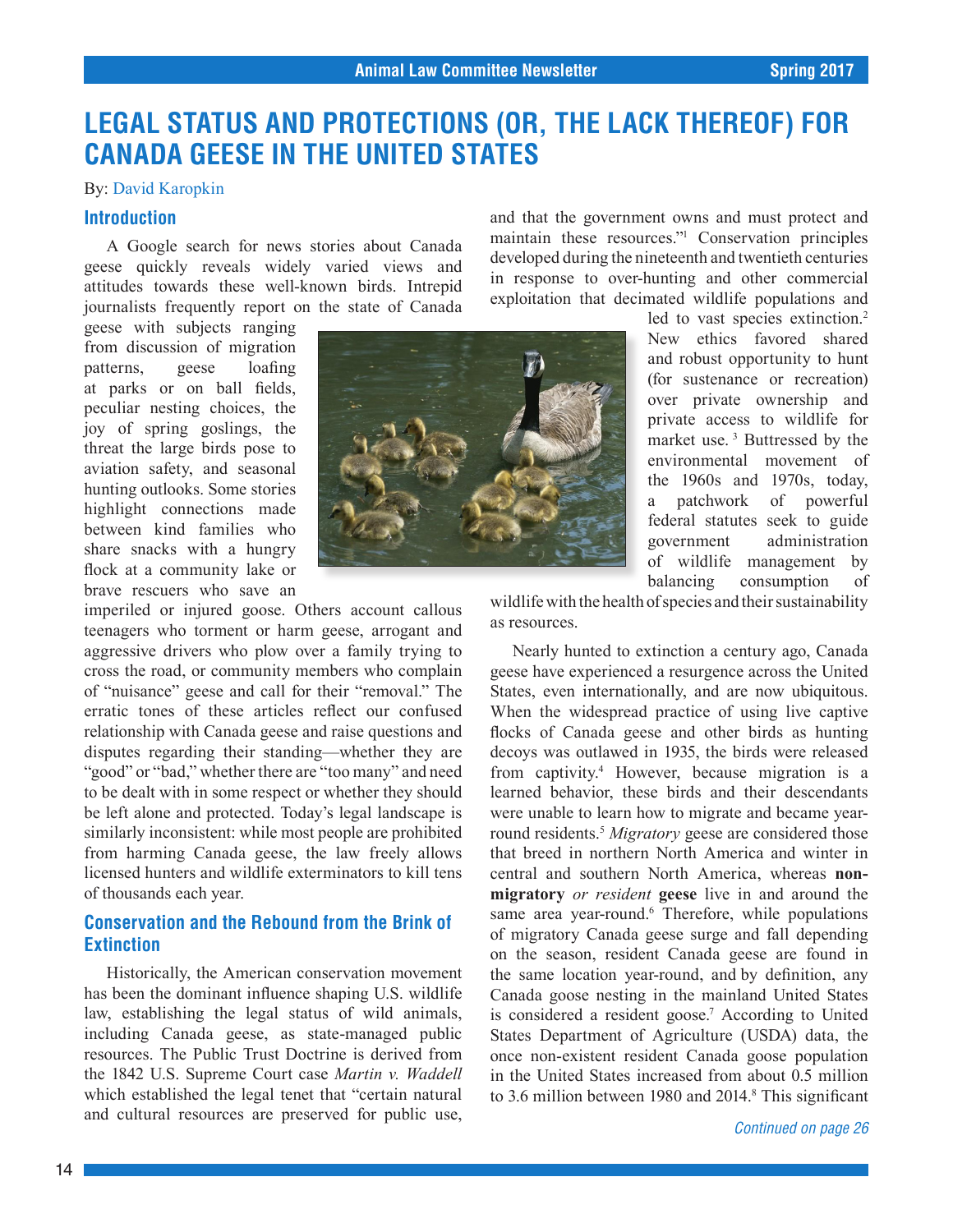### **LEGAL STATUS AND...**

*Continued from page 14*

increase in population size has led to corresponding shifts in public perception about Canada geese as well as their legal standing.

#### **Weakness of the Migratory Bird Treaty Act of 1918**

State governments enjoy primary authority to establish management goals for Canada geese and other wildlife, including the discretion to execute wildlife control policies; however, the federal statutes discussed herein impose important constraining parameters. These laws are generally concerned with the health of wildlife species but provide limited protections for individual wild animals. Federal anticruelty statutes such as the Animal Welfare Act, as well as those of states, generally exempt or expressly do not apply to wildlife-killing practices, and require legislative updates.<sup>9</sup> Because the law considers wildlife environmental resources, generally tort or property law cannot apply until the point of capture of a wild animal, after which point they are considered personal property. The animals themselves bear no legal rights or standing. Instead, the strongest legal protections from cruelty and harm for Canada geese come from international treaties, as well as environmental and administrative law.

The principal federal statute that protects Canada geese in the United States is the Migratory Bird Treaty Act of 1918 (MBTA), which ratified the need for international cooperation to protect bird species traversing domestic borders.10 The statute prohibits any unpermitted persons from killing, harming, possessing or otherwise interfering with migratory birds or their nests.<sup>11</sup> The MBTA originally protected all Canada geese, however, regulations issued by U.S. Fish & Wildlife Service have essentially allowed state game management agencies to freely issue depredation permits to control resident Canada geese.<sup>12</sup> Today, permits for resident Canada goose removal are generally made available to any party that claims that the birds are creating a nuisance, causing property damage, or pose a threat to human health or safety.13 Consequently, the MBTA no longer provides meaningful protections for Canada geese against management actions. However, the statute occasionally is used to pursue criminal charges against individuals for killing or harming Canada geese without a permit.14

#### **The Conflict Associated with Funding of Wildlife Management Activities**

Depredation permits issued for Canada geese under the MBTA work in conjunction with the Animal Damage Control Act, which granted authority to USDA Wildlife Services (WS) to assess the need for and conduct wildlife management activities.15 WS is routinely involved in assessments for Canada goose management as well as providing direct services for extermination, harassment, eggs treatment, and other control measures.16 Once state and federal permissions for lethal removal of wildlife has been secured by a complaining landowner (public or private), WS has discretion to conduct wildlife killing operations using a range of lethal management methods that are legal and condoned, including carbon dioxide asphyxiation and slaughter.17 WS has killed millions of wild animals across the United States in recent decades, including tens of thousands of Canada geese.<sup>18</sup> The agency has become a focal point for criticism and investigation by conservation and animal protection groups arising from opposition to its routine engagement in excessive and even wanton animal cruelty.<sup>19</sup> Proposed legislation has sought to restrain WS by requiring transparency and prioritization of non-lethal management efforts prior to allowing the issuance of depredation permits.20

Canada geese also suffer tremendously as a result of hunting and pro-hunting law and policy. Though state Bureaus of Wildlife are relied upon to manage game populations, they are predominantly funded not from general state operation budgets but rather from allocations provided by the Federal Aid in Wildlife Restoration Act, also known as the Pittman-Robertson Act.<sup>21</sup> Under this statute, the amounts collected by each state for gun permits and ammunition taxes each year are aggregated and then distributed back to the states in amounts proportional to their assessed wildlife management needs. This system incentivizes pro-hunting policies and other wildlife management actions.<sup>22</sup> Ironically, in some instances, states have deliberately contributed to an increase in game populations, including Canada geese, to increase hunting, while simultaneously justifying the need to mitigate against overpopulation and nuisance concerns.23

#### **Advocacy is Necessary to Patch the Holes in Protections for "Abundant" Species**

Ultimately, local governments and landowners retain control and discretion over wildlife management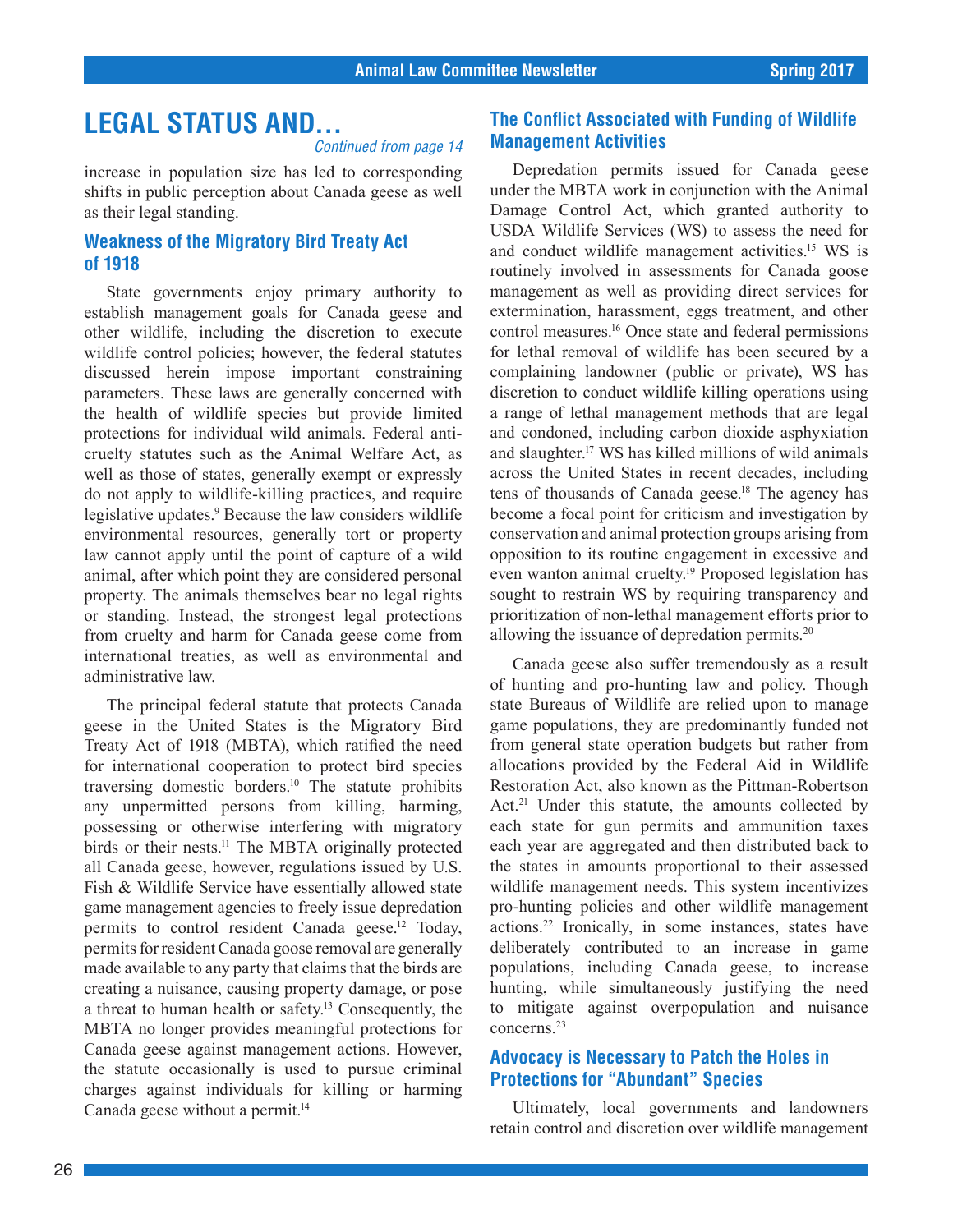decisions within their borders and are responsible for funding any management operations.<sup>24</sup> Any party, be they government entities or private property owners, must provide financial compensation for WS's activities and permission for access.<sup>25</sup> As such, local decision makers are often the focus of public engagement and in some cases can be swayed towards or away from policies destructive to Canada geese.

Consider for example, New York's 1999 Canada goose management plan, which called for a longterm goal of reducing the statewide population from approximately  $220,000$  to  $77,000$ .<sup>26</sup> This plan has allowed the state's Department of Environmental Conservation (DEC) discretion to increase issuance of depredation permits for management actions and set longer hunting seasons and higher bag limits.<sup>27</sup> On January 15, 2009, an Airbus 320 collided with a flock of *migrating* Canada geese at 3,000 feet altitude over the Bronx, causing the plane to crash land in the Hudson River just west of Midtown Manhattan. Immediately after the incident, which became known as the 'Miracle on the Hudson," the City of New York (the state's largest municipality) and the Port Authority of New York & New Jersey (the region's airport manager) moved forward with a drastic reduction of the population of *resident* Canada geese nesting in city parks.<sup>28</sup> The distinction between resident and migratory Canada geese is crucial here: eliminating every last resident Canada goose from New York City prior to the incident would not have prevented its occurrence. Nevertheless, the state's preexisting management goals allowed the City to quickly gain permission for an ambitious management initiative, with the DEC reasoning that the regional Canada goose population estimate was "five times greater than the number of geese that most people would find socially acceptable."29 Between 2009 and 2016, WS was authorized to kill several thousand resident Canada geese on airport property and parks in New York City.30 Advocates have questioned the efficacy of culls to reduce the threat of bird strikes and drawn officials' attention to the availability of non-lethal alternatives such as avian radar technology, but thus far, these efforts have failed to significantly impede WS's management actions. Though New York City's issues dealing with Canada geese is noteworthy, similar conflicts have become typical across the country.

Also worth mention are the Administrative Procedure Act, the Freedom of Information Act, and the National Environmental Policy Act (NEPA), as well as their state counterparts, as they may offer routes to protect Canada geese using procedural mechanisms. In theory, these statutes can be used to help ensure that at a minimum, agency wildlife management actions are conducted in the public interest, i.e., environmentally sound, open to public comment, and transparent. NEPA requires federal agencies to consider the environmental impacts of proposed actions into their decision-making process, as well as reasonable alternatives to those actions, through environmental impact assessments.<sup>31</sup> USDA's findings of no significant impact for Canada goose management have not faced significant legal challenges, even though they have been based on statewide or large regional bases and may be outdated and otherwise inadequately comply with NEPA.<sup>32</sup>

Finally, the Endangered Species Act (ESA) seeks to frustrate development on the basis of prevention against loss of endangered and threatened species.<sup>33</sup> Unfortunately, as an "abundant" species with little concern of extinction, Canada geese are not protected under the ESA. In any case, the continued existence of the ESA is now in serious doubt.<sup>34</sup> That said, if endangered species are denied protection, there may be little hope to protect less threatened species like Canada geese.

In conclusion, as a species frequently cited as a nuisance with little concern of extinction, the law offers extremely limited protections for Canada geese. Advocates must fight to prevent any weakening of existing defenses and may furthermore pursue advances expanding laws and policies that promote coexistence with wild neighbors, create and protect wildlife habitat, limit the environmental impact of human activities, increase public involvement in the decision-making process, and encourage agency transparency.  $\Box$ 

*David Karopkin, Esq. founded GooseWatch NYC in 2011 to advocate for humane wildlife management in New York City. David gained environmental law experience through a student legal fellowship with Eastern Environmental Law Center, a nonprofit environmental protection law group in Newark, N.J. After graduation from Brooklyn Law School in 2015, David served as a Councilmanic Aide for New York City Council Member Daniel Dromm, Legislative Director for New York State Assemblymember Linda B. Rosenthal, and currently works as an Assistant Law Clerk to the Hon. Justice Katherine A. Levine in the New York State Supreme Court.*

1 [Martin v. Lessee of Waddell, 41 U.S. 367 \(1842\);](https://www.westlaw.com/Document/Ie95f4c82b5c211d9bc61beebb95be672/View/FullText.html?transitionType=Default&contextData=(sc.Default)&VR=3.0&RS=da3.0) *see* The Wildlife Society, *The Public Trust Doctrine, Implications for Wildlife Management and Conservation in the United States and Canada*, Tech. Rev. 10-01 (Sept. 2010), http://wildlife.org/wp-content/uploads/2014/05/ptd\_10-1.pdf; s*ee also* John Organ and Shane Mahoney, *The*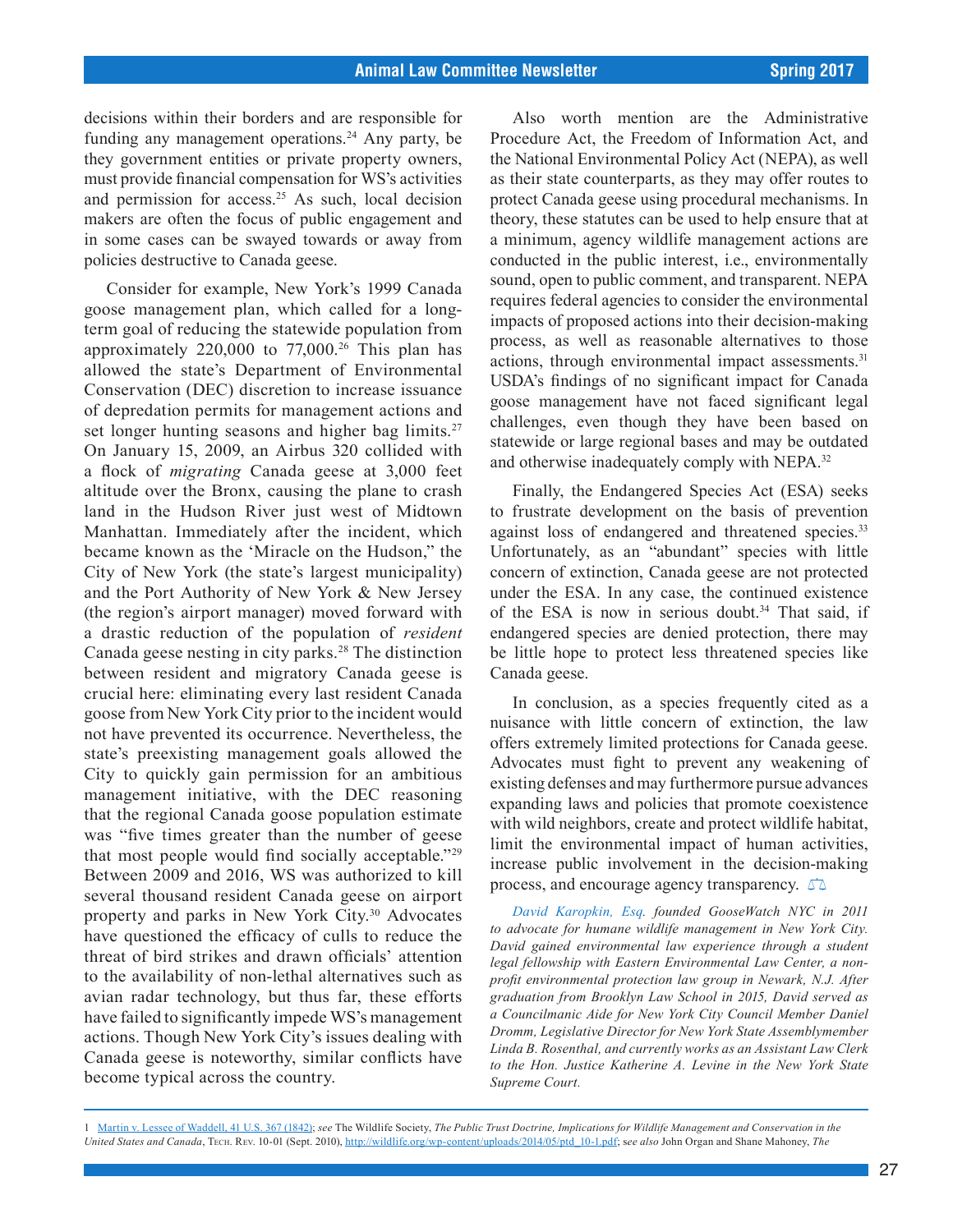Future of Public Trust, The legal status of the Public Trust Doctrine, WILDLIFE PROFESSIONAL (Summer 2007), http://training.fws.gov/courses/csp/csp3112/resources/Related References/Overview\_of\_Public\_Trust\_Doctrine.pdf.

2 *See* Stephen R. Fox, The American Conservation Movement, John Muir and His Legacy (The University of Wisconsin Press, 1981).

3 The Wildlife Society and The Boone and Crocket Club, *The North American Model of Wildlife Conservation*, Tech. Rev. 12-04 (Dec. 2012), http://wildlife.org/wp-content/ uploads/2014/05/North-American-model-of-Wildlife-Conservation.pdf.

4 *See* US Department of Agriculture Office of Information Press Services, *Baiting, now banned, led to killing of more than 660,000 ducks in '34* (Aug. 9, 1935), https://www. fws.gov/news/Historic/NewsReleases/1935/19350809.pdf.

5 See Jack Hope, *The Geese That Came in From the Wild*, 102 AUDUBON MAG., 122 (April 2000).

6 Inter-governmental Agreement between City of New York and United States Department of Agriculture Animal and Plant Health Inspection Service Wildlife Services, Agreement No. 11-7236-4567-RA at 7-8 (2009) [hereinafter Inter-governmental Agreement], https://www.scribd.com/doc/44497842/Geese-Removal-Documents-R-10-572- **Reviewed** 

7 According to the Coalition to Prevent the Destruction of Canada Geese, an advocacy group, "the concept of the 'resident goose' is the arbitrary creation of government wildlife managers.… By their terminology, a 'resident' goose is defined as any Canada goose not nesting north of Quebec, Canada. Thus, a goose spending the summer in Maine who winters in North Carolina, despite the impressive migration, is a 'resident' goose.... The term allows wildlife managers the flexibility of defining this imaginary goose in any way that suits their purpose." Canada Gees as a Suburban Wildlife Issue (1996), Archived website, http://web.archive.org/web/20150724194142/http://www. canadageese.org/doc3a.html.

8 U.S. Department of Transportation, Federal Aviation Administration, and U.S. Department of Agriculture, Animal and Plant Health Inspection Service, Wildlife Services, Federal Aviation Administration National Wildlife Strike Database Serial Report Number 22, Wildlife Strikes to Civil Aircraft in the United States 1990- 2015, REPORT OF THE ASSOCIATE ADMINISTRATOR OF AIRPORTS, OFFICE OF AIRPORT SAFETY AND STANDARDS, 2 (Nov. 2016), https://www.faa.gov/airports/airport\_safety/wildlife/ media/Wildlife-Strike-Report-1990-2015.pdf.

9 *See e.g.,* NYS AB.5050/ [SB.620](http://nyassembly.gov/leg/?term=2017&bn=S00620) (2017) (legislation introduced in New York State to include wildlife within the protections of the aggravated animal cruelty law covering companion animals).

#### 10 [16 U.S.C. §§ 703-712.](https://www.westlaw.com/Document/NAB266DB06A8411D9A3C8958EB6504127/View/FullText.html?transitionType=Default&contextData=(sc.Default)&VR=3.0&RS=da3.0)

11 Kristina Rozan, *Detailed Discussion on the Migratory Bird Treaty Act*, Animal Legal and Historical Center (2014), https://www.animallaw.info/article/detaileddiscussion-migratory-bird-treaty-act.

#### 12 [50 C.F.R. §§ 21.49-52](https://1.next.westlaw.com/Document/N1DBA66C017CC11E4B8D2847AD530F687/View/FullText.html?transitionType=Default&contextData=(sc.Default)&VR=3.0&RS=da3.0&__lrTS=20170308185402791), [21.61.](https://1.next.westlaw.com/Document/N0DAAB2B017CE11E487849CA2B1FF43FA/View/FullText.html?originationContext=documenttoc&transitionType=CategoryPageItem&contextData=(sc.Default))

13 United States Fish & Wildlife Service, *Resident Canada Goose Nest & Egg Depredation Order* (Aug. 28, 2014), https://epermits.fws.gov/ercgr/doc/ercgrfaq.pdf. 14 *See e.g.,* John Hinton, *Three men cited with illegally killing geese at golf course*, Winston-Salem J. (Jul 22, 2015) http://www.journalnow.com/news/crime/three-mencited-with-illegally-killing-geese-at-golf-course/article\_c6b7c3f4-30b1-11e5-8c03-93ddc23cfce2.html.

15 Inter-governmental Agreement, *supra* note 6, at 1 ("USDA, APHIS-WS has statutory authority under the Act of March 2, 1931 (46 Stat. 1468; [7 U.S.C. 426-426b\)](https://www.westlaw.com/Document/N6AB61450A45611D88BD68431AAB79FF6/View/FullText.html?transitionType=Default&contextData=(sc.Default)&VR=3.0&RS=da3.0) as amended, and the Act of December 22, 1987 (101 Stat. 1329-331,  $7 \text{ U.S.C. } 426c$ ), to cooperate with States, local jurisdictions, individuals, public and private agencies, organizations, and institutions while conducting a program of wildlife services involving mammal and bird species that are … injurious and/or a nuisance to, among other things, agriculture, horticulture, forestry, animal husbandry, wildlife, and health and human safety.").

16 USDA Wildlife Services, *Management Of Canada Goose Nesting* (2009), https://www.aphis.usda.gov/wildlife\_damage/downloads/canada\_goose.pdf.

17 *See e.g.*, American Medical Veterinary Association, Guidelines for the Euthanasia of Animals: 2013 Edition, 81-83, https://www.avma.org/KB/Policies/Documents/ euthanasia.pdf. New guidelines for specific application towards "depopulation" efforts are currently in the drafting and approval process. *See* DRAFT AVMA Guidelines for the Depopulation of Animals, https://www.avma.org/KB/Policies/Pages/DRAFT-AVMA-Guidelines-for-the-Depopulation-of-Animals.aspx (last visited March 5, 2017).

18 United States Department of Agriculture, Animal and Plant Health Inspection Service, *Program Data Reports*, https://www.aphis.usda.gov/aphis/ourfocus/ wildlifedamage/sa\_reports/sa\_pdrs; *see also,* Darryl Fears, *USDA's Wildlife Services killed 4 million animals in 2013*, Wash. Post (June 7, 2014) http://www.washingtonpost. com/national/health-science/governments-kill-of-4-million-animals-seen-as-anoverstep/2014/06/06/1de0c550-ecc4-11e3-b98c-72cef4a00499\_story.html.

19 Tom Knudson, *The killing agency: Wildlife Services' brutal methods leave a trail of animal death,* Sacramento Bee (April 28, 2012) [http://www.sacbee.com/news/](http://www.sacbee.com/news/investigations/wildlife-investigation/article2574599.html#storylink=cpy) [investigations/wildlife-investigation/article2574599.html#storylink=cpy](http://www.sacbee.com/news/investigations/wildlife-investigation/article2574599.html#storylink=cpy).

20 *See e.g.*, H.R. 2236 (2016) (federal legislation to require USDA to publish information on an annual basis of the animals killed under the Wildlife Services program or by a state or local entity acting in cooperation with or on behalf of the program, including: the number of animals killed, species names, methods used to kill the animals, and reasons for killing the animals); *See also* NYS AB.7067/SB.2600 (2015) (legislation introduced in New York State which would "require the DEC to limit the number of permits authorizing the removal of turkeys and geese and requires the department to provide information related to humane alternatives to execution of such birds."). 21 [16 U.S.C. §§ 669-669k, 50](https://www.westlaw.com/Document/N840A8FF0A06711D8B8FABFF7D35FC9C0/View/FullText.html?transitionType=Default&contextData=(sc.Default)&VR=3.0&RS=da3.0) Stat. 917; *see also,* Anne Muller, *Hunting Needs to be Part of the Gun Debate, Taking a Hard Look at the Pittman-Robertson Act*, C.A.S.H.

Courier (Winter 2013), http://www.all-creatures.org/cash/cc2013-wi.pdf.

22 Jolene R. Marion, *Whose Wildlife Is It Anyway? How New York's Fish and Game Statutes, Regulations, and Policies Endanger the Environment and Have*  Disenfranchised the Majority of the Electorate, 4 PACE ENVTL. L. REV. 401, 410 (1987), http://digitalcommons.pace.edu/pelr/vol4/iss2/3/ ("State wildlife agencies are in competition with each other for federal funds, and the only way in which a state can raise the ceiling on its potential federal funding is to increase the number of people it licenses to hunt. The agencies have a dual financial incentive for increasing hunting: a chance for more Pittman-Robertson funds, and their statutory right to all state hunting license revenues as required by the Act. These incentives, in turn, provide further incentives to increase the number of animals available to hunt, and to increase their accessibility to hunters.").

23 Loriann Vita, *[Wildlife Management of Canada Geese in New York State: A Departure from the Express Policies of New York's Environmental Conservation Law](https://www.westlaw.com/Document/I7b4983514a8611dba16d88fb847e95e5/View/FullText.html?transitionType=Default&contextData=(sc.Default)&VR=3.0&RS=da3.0)*, 13 Pace L. Rev. 399 (1995).

24 *See* United States Department of Agriculture Animal and Plant Health Inspection Service, *Wildlife Services Directive 2.215, Financial Control And Risk Management*, (August 23, 2013), http://www.aphis.usda.gov/wildlife\_damage/directives/2.215\_Financial\_Control\_Risk%26Management.pdf; *see also*, C.B.S. News, *Geese Behind "Miracle on Hudson" Still Around*, (June 30, 2010) ("We can only go onto properties where we have permission," said Carol Bannerman, spokeswoman for USDA Wildlife Services."), http://www.cbsnews.com/news/geese-behind-miracle-on-hudson-still-around.

25 *See* Tom Knudson, *Federal Wildlife Services makes a killing in animal-control business*, Sacramento Bee (Nov. 18, 2012) ("Wildlife Services does business with more than 2,500 customers, from Fortune 500 companies to ranchers, prisons to zoos, country clubs to cemeteries, landfills to airports to other agencies."), http://www. com/news/investigations/wildlife-investigation/article2575975.html.

26 New York State Department of Environmental Conservation, *Long-term Population Goals for Resident Canada Geese*, http://www.dec.ny.gov/animals/67311.html; *see also*, Isolde Raftery, *Agencies Plan to Reduce Canada Geese Population in New York State by Two-Thirds*, N.Y. Times (July 23, 2010), http://www.nytimes.com/2010/07/24/ nyregion/24geese.html.

27 *See e.g.,* New York State Department of Environmental Conservation, *DEC Announces Changes to September Canada Goose Hunting Seasons, Special Measures Adopted to Address Overabundant Goose Populations Statewide* (August 26, 2013), http://www.dec.ny.gov/press/93076.html.